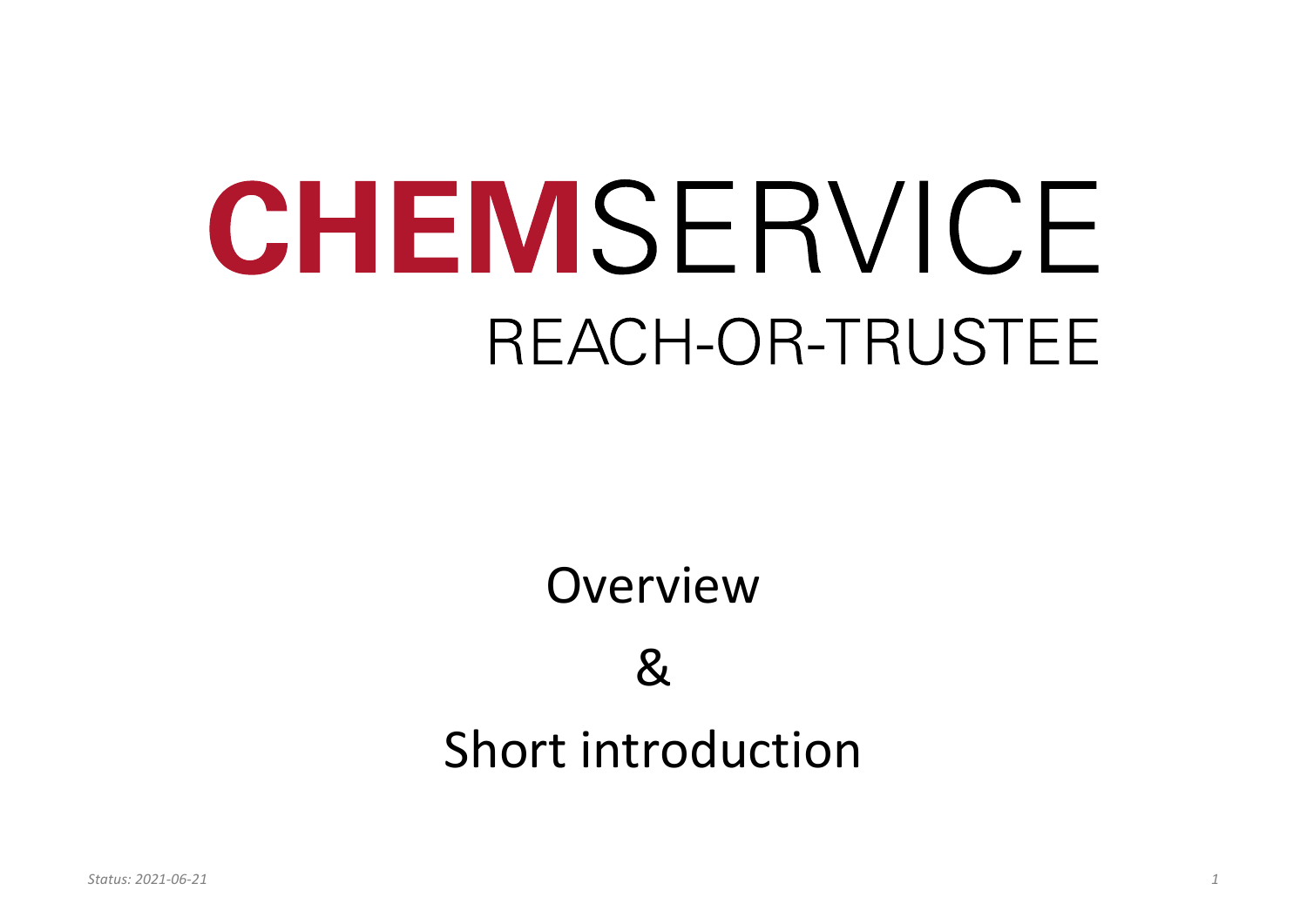

# **Contents**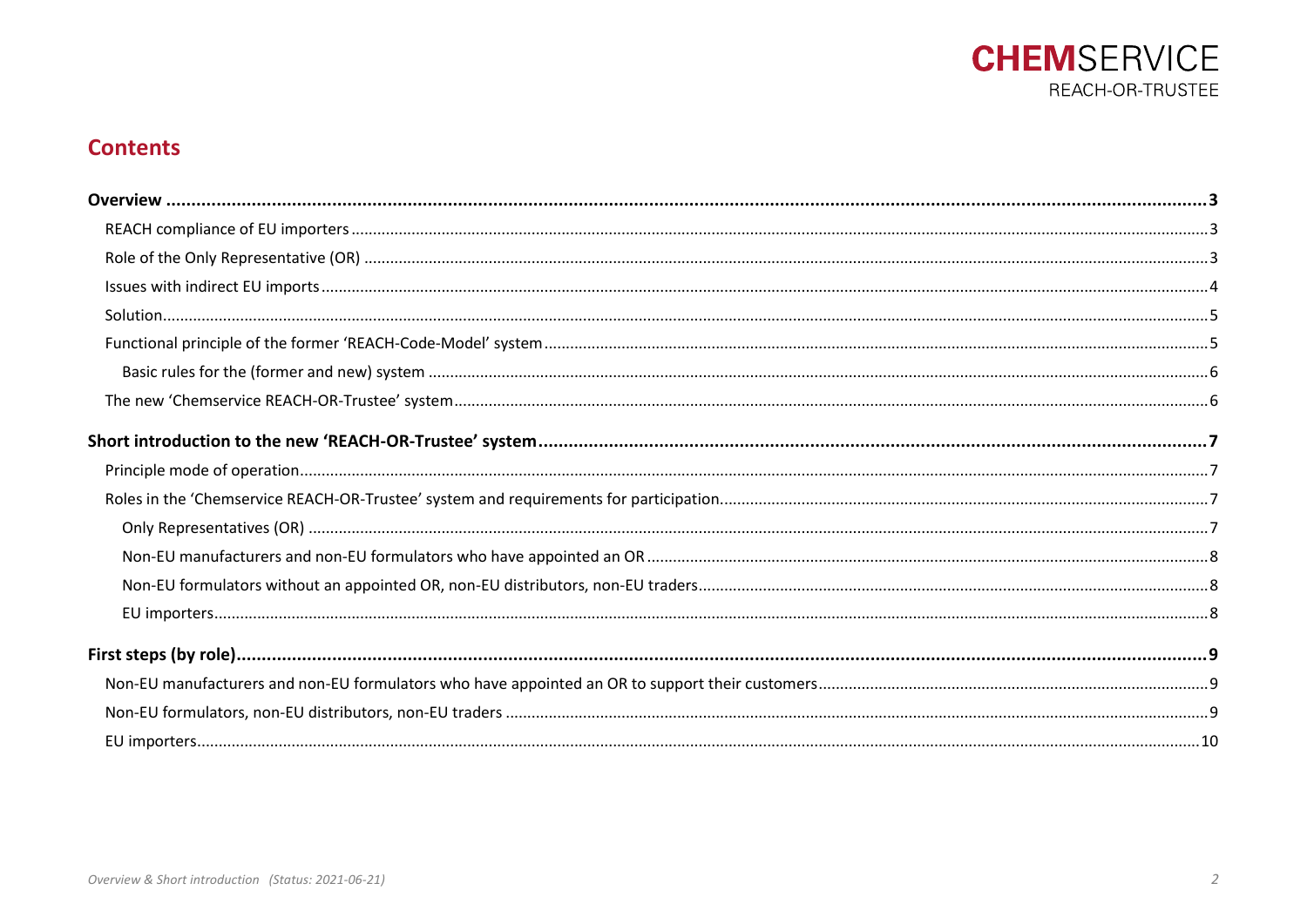

# <span id="page-2-0"></span>**Overview**

The Chemservice REACH-OR-Trustee system [\(https://eu.or-trustee.com\)](https://eu.or-trustee.com/) is designed to provide EU importers of chemical products, who are supplied through complex non-EU supply chains, with REACH<sup>1</sup> coverage, without the importers themselves having to register substances or supply chain actors having to disclose confidential information. The system has already proven itself in the EU since 2008 and has also withstood several REACH inspections. Participation is basically free of charge and does not require individual contracts. A fee is only due when participants release a product delivery (which corresponds to a coverage confirmation) to the next customer.

# <span id="page-2-1"></span>REACH compliance of EU importers

REACH introduced several new challenges for EU importers of chemicals. One of them is the REACH compliance of imported confidential product formulations, especially in combination with indirect suppliers. As an EU regulation, REACH cannot oblige non-EU companies to comply. Instead, EU importers are subject to registration obligations for all substances they place on the EU market in quantities of one or more tons per year, except for substances for which an exemption is defined. This could become a very costly burden for importers and lead to a situation where each importer of the same substance (originating from the same non-EU manufacturer) would eventually have to register it by himself. Furthermore, non-EU manufacturers could only export their substances to the EU via certain importers and would thus be dependent on them.

# <span id="page-2-2"></span>Role of the Only Representative (OR)

For the reasons outlined above, REACH provides that any non-EU manufacturer or formulator may appoint an Only Representative - who must be established in the EU - as his legal representative to exempt EU importers from their obligation to register substances and to allow non-EU manufacturers to supply substances to any importer of their choice. However, the OR is not automatically obliged to register substances. This remains the responsibility of the importers unless they receive written confirmation from one or more ORs that their imported quantities of certain products are fully covered by the substance registrations of ORs of non-EU manufacturers.

It is therefore up to the non-EU manufacturers to decide whether or not all or some importers within the same supply chain are relieved from their registration obligations by informing them about the OR appointment and by confirming in writing that their imported quantities of certain substances within this supply chain are indeed covered. This provides clear documentation to the importers, as otherwise they will remain responsible for these specific imports and therefore cannot be considered as so-called Downstream Users (DU) as defined under REACH. As a consequence of relieving EU importers from their registration obligations, the Only

 $1$  Regulation (EC) No. 1907/2006 of the European Parliament and of the Council of 18 December 2006 concerning the Registration. Evaluation, Authorisation and Restriction of Chemicals (REACH).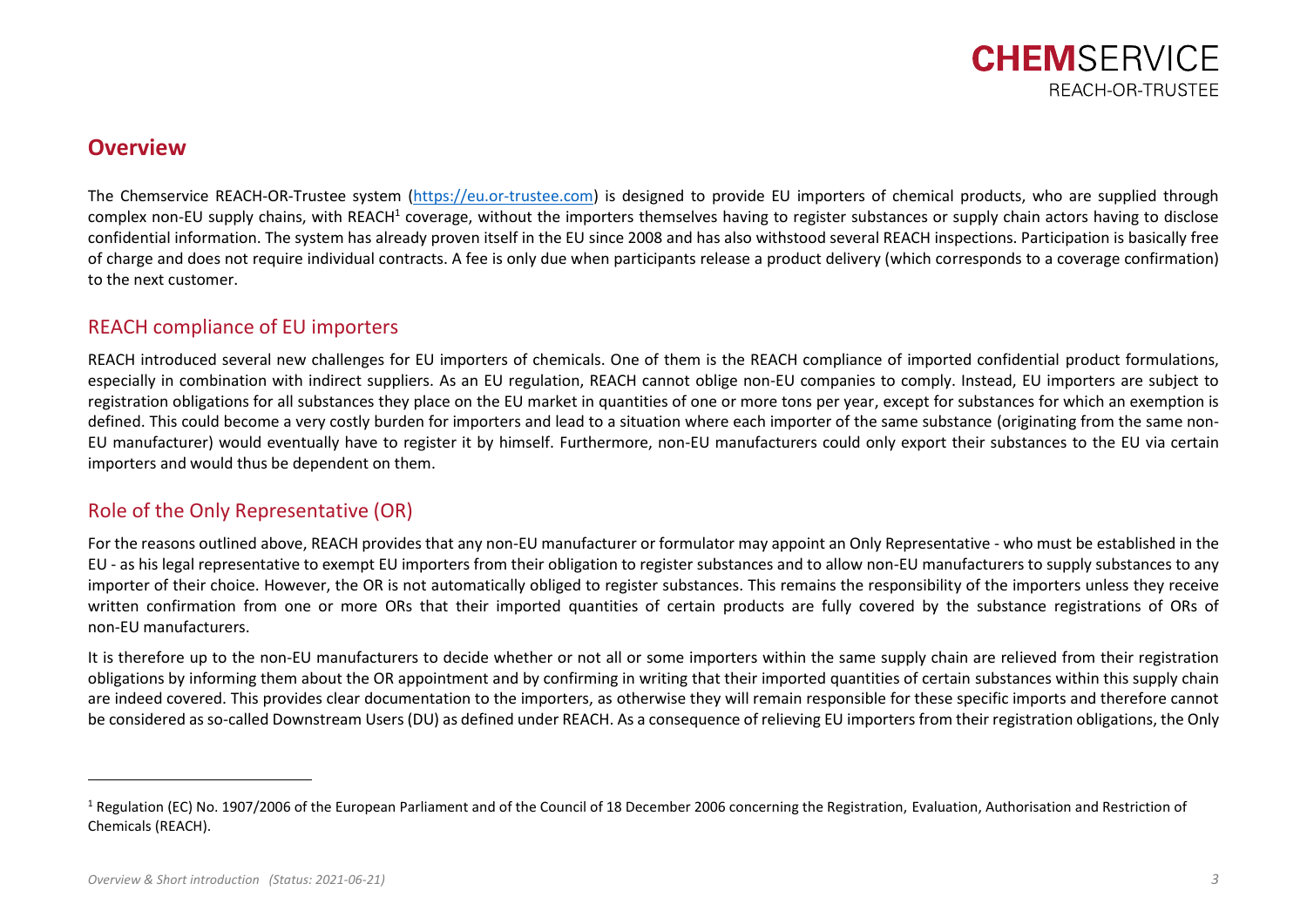Representatives must keep records of which of these importers they have actually relieved and which relevant import volumes have actually been confirmed as covered.

# <span id="page-3-0"></span>Issues with indirect EU imports

In multi-level non-EU supply chains, manufacturers of substances usually do not know via which channels and in which products their substances are imported into the EU. They therefore do not know the importers and their individually imported substance quantities. In most cases, EU importers are also not aware of the exact composition of their imported products, nor of the substance manufacturers or their appointed Only Representatives.

In addition, it is an essential trade secret of formulators and distributors what the components of their products and who their suppliers and customers are. At the same time, competition and antitrust laws must be followed. Consequently, neither non-EU manufacturers (represented by ORs) can relieve importers from their obligations, nor can importers themselves fulfill their substance registration and volume tracking obligations without disclosing confidential business information (CBI) through the supply chains, which could lead to business losses and the violation of competition/antitrust rules!

Figures 1 and 2 below show a simple example of material flow and the difficulties associated with the required information flow. The red arrows represent a dead end for the respective actors because confidentiality prevents them from knowing whom to contact to obtain or offer REACH support. Even in the case of direct communication (green arrows), it is often not possible to obtain or offer help because the respective supplier either does not want to disclose his product composition or cannot do so because he does not know it in detail himself.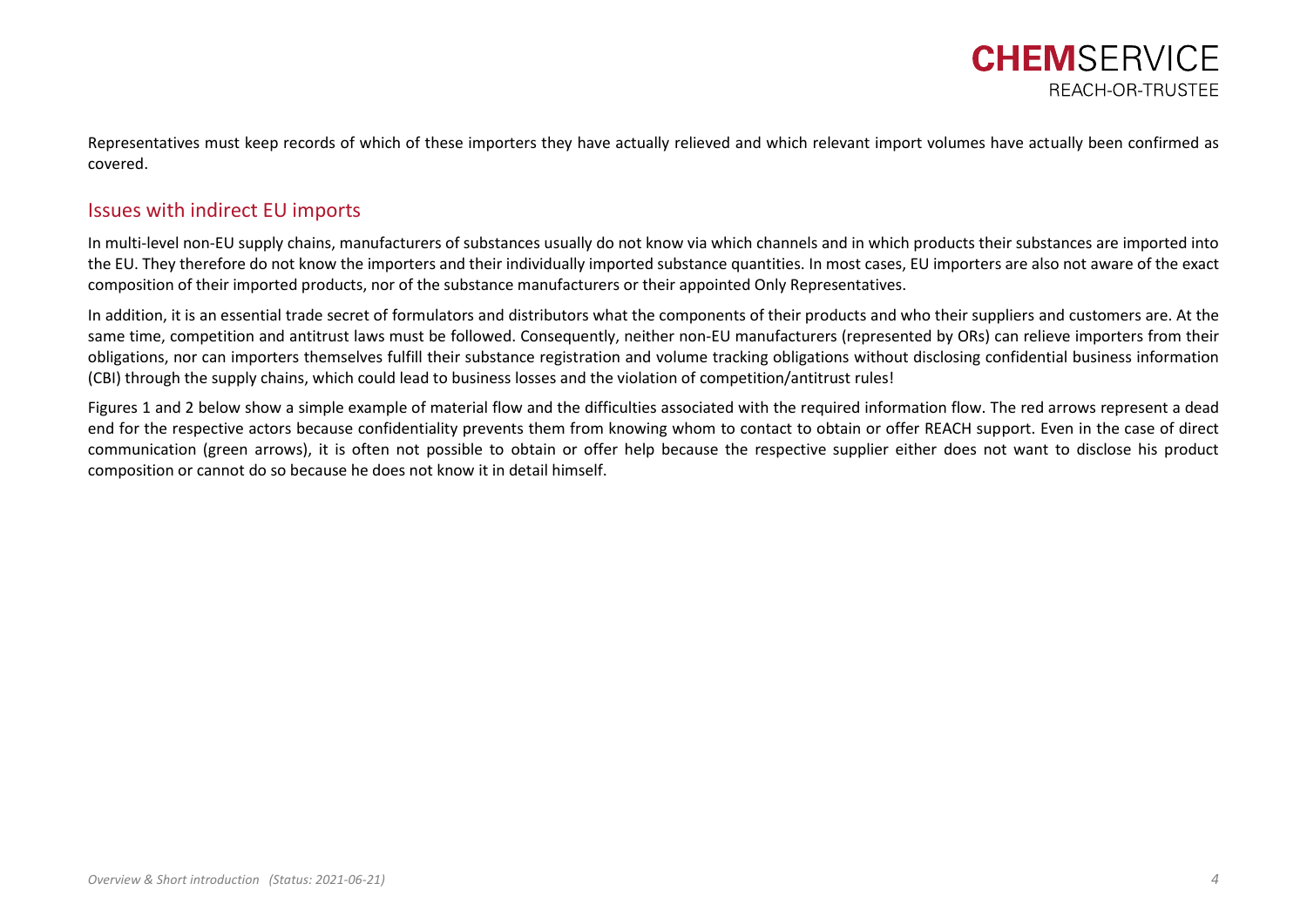



<span id="page-4-0"></span>



# Solution

For this purpose, **CHEM**SERVICE has already developed a unique solution in 2008. The system is called 'REACH-Code-Model' and has since been used by leading companies in the chemical industry worldwide, including their downstream supply chains with several hundreds of participants.

The aim of the REACH-Code-Model is to avoid the need to disclose confidential business information within supply chains and ultimately to provide EU importers with watertight documentation to make them so-called Downstream Users (DU) under REACH. All this without having to enter into complicated contracts!

# <span id="page-4-1"></span>Functional principle of the former 'REACH-Code-Model' system

Under the former 'REACH-Code-Model' system, an independent EU company (Chemservice S.A.) acts as trustee for ORs of non-EU manufacturers and formulators as well as for distributors and importers and for their respective substances and formulations, to maintain confidentiality for all steps in the supply chain. A coding system is used for the exchange of relevant supplier, product and quantity information between the different parties in the supply chains and the trustee. The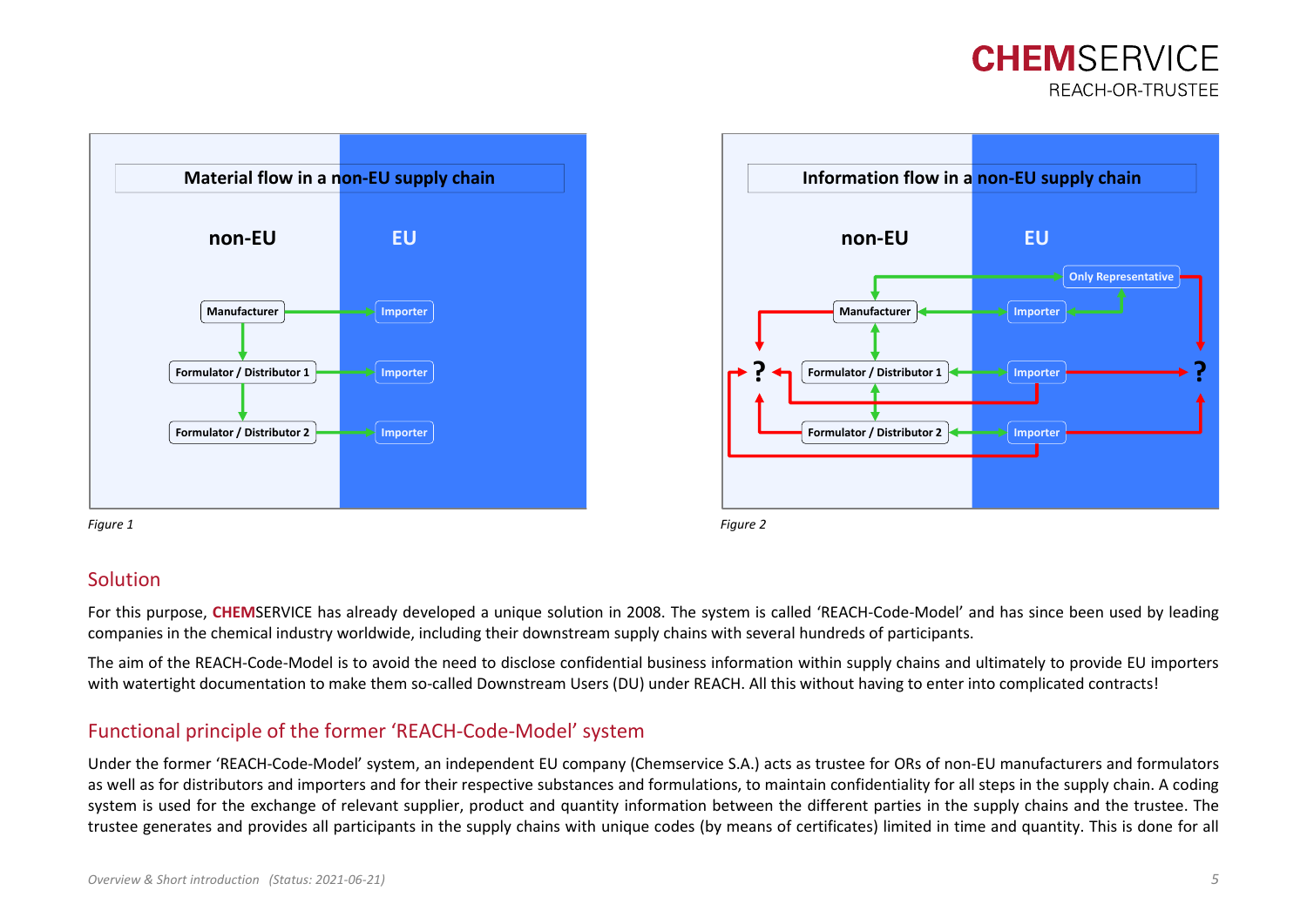product deliveries that contain material from non-EU manufacturers or formulators and are intended for import into the EU. The trustee tracks all importers, substances and quantities via a central database and finally issues Import Certificates to the importers, which relate to their imported products and the quantities covered by ORs. This allows all parties in the supply chain to meet their REACH obligations and continue their business without having to disclose Confidential Business Information (CBI).

#### <span id="page-5-0"></span>Basic rules for the (former and new) system

- The confirmation process follows exactly the supply chains, up from the non-EU manufacturers down to the EU importers.
- Non-EU manufacturers and non-EU formulators do not need to provide detailed product compositions to the trustee.
- The ORs of the non-EU manufacturers remain responsible for the accuracy of all information submitted to and certified by the trustee.
- Only information that is already known is exchanged between suppliers and customers.
- All confirmations are valid immediately without having to wait for feedback from importers about their imported substance quantities first.
- All product quantities are controlled at every stage of the supply chain to avoid "free riding".
- All relevant substance quantity calculations are automatically performed by the system, eliminating calculation errors by supply chain actors.
- Confirmations can be issued retroactively.
- Volume reports are regularly provided to non-EU manufacturers or their ORs. This enables them to monitor the actual covered and imported quantities per substance into the EU and to fulfill their obligations to keep records of substance quantities.
- All information on suppliers, importers and products are kept exclusively with the trustee.
- The system allows to demonstrate REACH compliance to the REACH enforcement authorities at the push of a button.
- No individual contracts between downstream customers and the trustee are required. General terms and conditions for participation apply.

# <span id="page-5-1"></span>The new 'Chemservice REACH-OR-Trustee' system

The previous REACH-Code-Model system could only be operated by **CHEM**SERVICE itself. All processes were based on email inquiries to **CHEM**SERVICE, the provision of certificates to the respective participants and also within their supply chains as well as manual invoicing processes. It was therefore time to develop a new and more advanced solution that works according to the same basic rules, but is web-based and therefore better supports users in capturing their requests, making the processes less error-prone and allowing to help the respective downstream actors in the supply chains more quickly. The new system is called '**Chemservice REACH-OR-Trustee**'.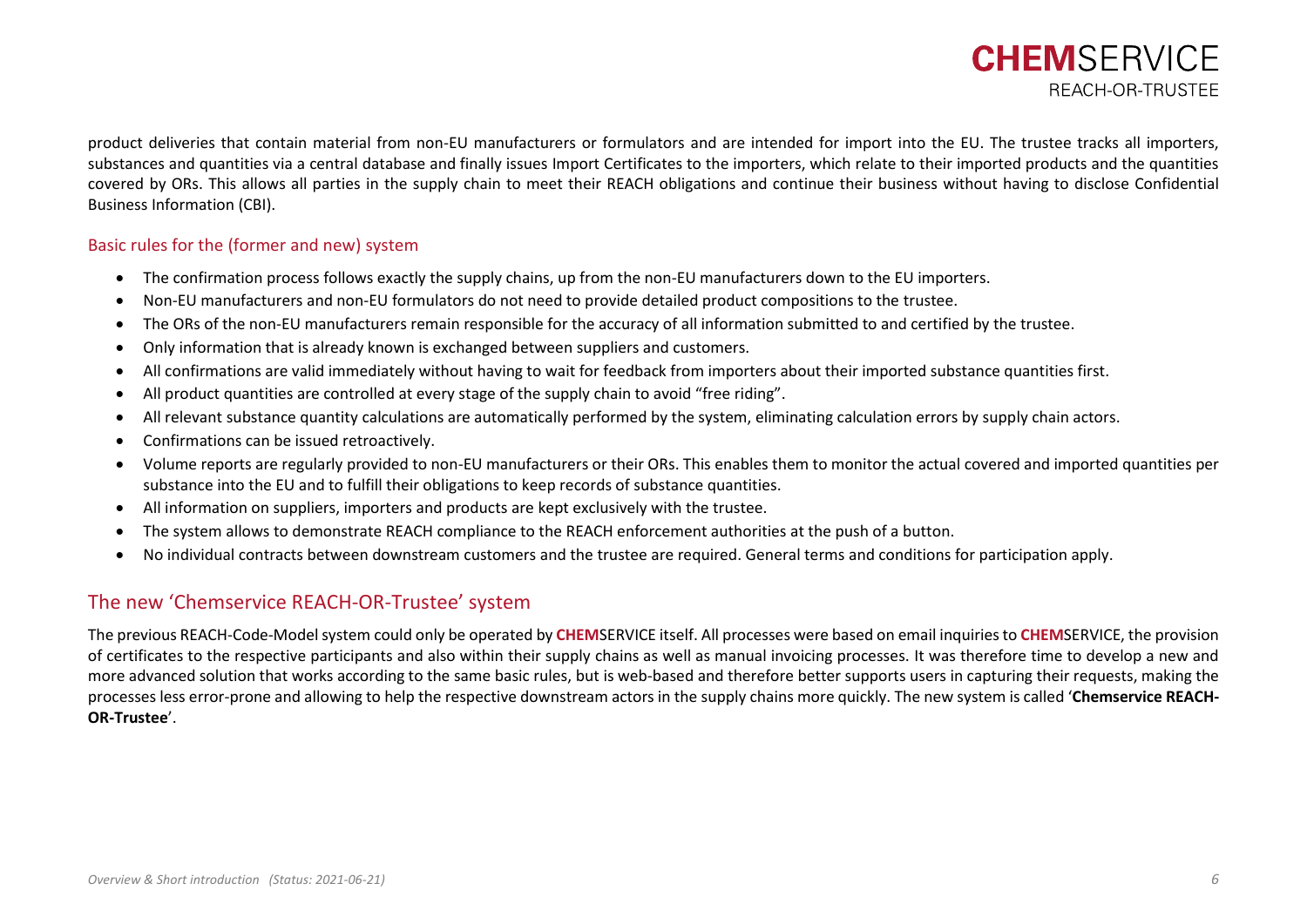

# <span id="page-6-0"></span>**Short introduction to the new 'REACH-OR-Trustee' system**

# <span id="page-6-1"></span>Principle mode of operation

The REACH-OR-Trustee system is a self-service portal where supply chain actors register, build relationships with each other and independently record their product deliveries to their downstream customers. At the beginning of each supply chain there must always be a non-EU manufacturer or non-EU formulator who has appointed an Only Representative, who ensures that all substances contained in the respective products are indeed REACH compliant. The REACH-OR-Trustee system acts as a trustee for the respective ORs so that they can fulfill their data recording obligations under REACH. For this reason, the name 'REACH-OR-Trustee' was chosen for the new system. It should be noted that confidential information is never disclosed, neither in the supply chain nor to the respective Only Representatives. Only the cumulated EU import volumes per substance and an anonymized importer list will be provided to the ORs. In the event of a REACH inspection of an OR, Chemservice will provide the complete importer list solely to the respective authority.

The online portal does not contain information on product compositions at substance level. Only product names (components) and mixtures based on these components must be managed here. For the compositions of the components used, the respective ORs are provided with an offline module, which has no direct connection to the online system, but of course allows a data exchange with it that is transparent for the OR, so that he can check the uploaded data. Thus, Chemservice also has no access to this data.

# <span id="page-6-2"></span>Roles in the 'Chemservice REACH-OR-Trustee' system and requirements for participation.

Please note that it is not possible that any actors in the supply chain simply sign up to the REACH-OR-Trustee system and then enter substances by themselves. For this purpose, it is always mandatory that a non-EU manufacturer or non-EU formulator has appointed an OR, who takes over the REACH responsibility for the respective substances to be entered into the REACH-OR-Trustee system. This responsibility also applies to exempted substances that are not subject to registration!

## <span id="page-6-3"></span>Only Representatives (OR)

Under REACH an OR can only be appointed by non-EU manufacturers and non-EU formulators and these ORs are the only ones who can register substances at the European Chemicals Agency (ECHA) on behalf of their principals. ORs are also the only ones who can enter substances into the REACH-OR-Trustee system on behalf of their principals.

ORs cannot register themselves into the REACH-OR-Trustee system. Instead, the creation of the account for ORs can only be done by Chemservice, as this requires special contracts that define the duties and responsibilities between the parties. In addition, appropriate evidence of the respective OR appointments by non-EU manufacturers or non-EU formulators must be provided so that Chemservice can set up the OR relationships with the respective represented companies in the system. Special settings, based on the individual agreements between the parties to the contract, may also need to be made. Finally, a special offline version of the program must be made available to the ORs, which they can then use to manage their clients, their products and compositions, as well as to create corresponding reports. **Please contact Chemservice a[t eu-ort@chemservice-group.com](mailto:eu-ort@chemservice-group.com) for further information.**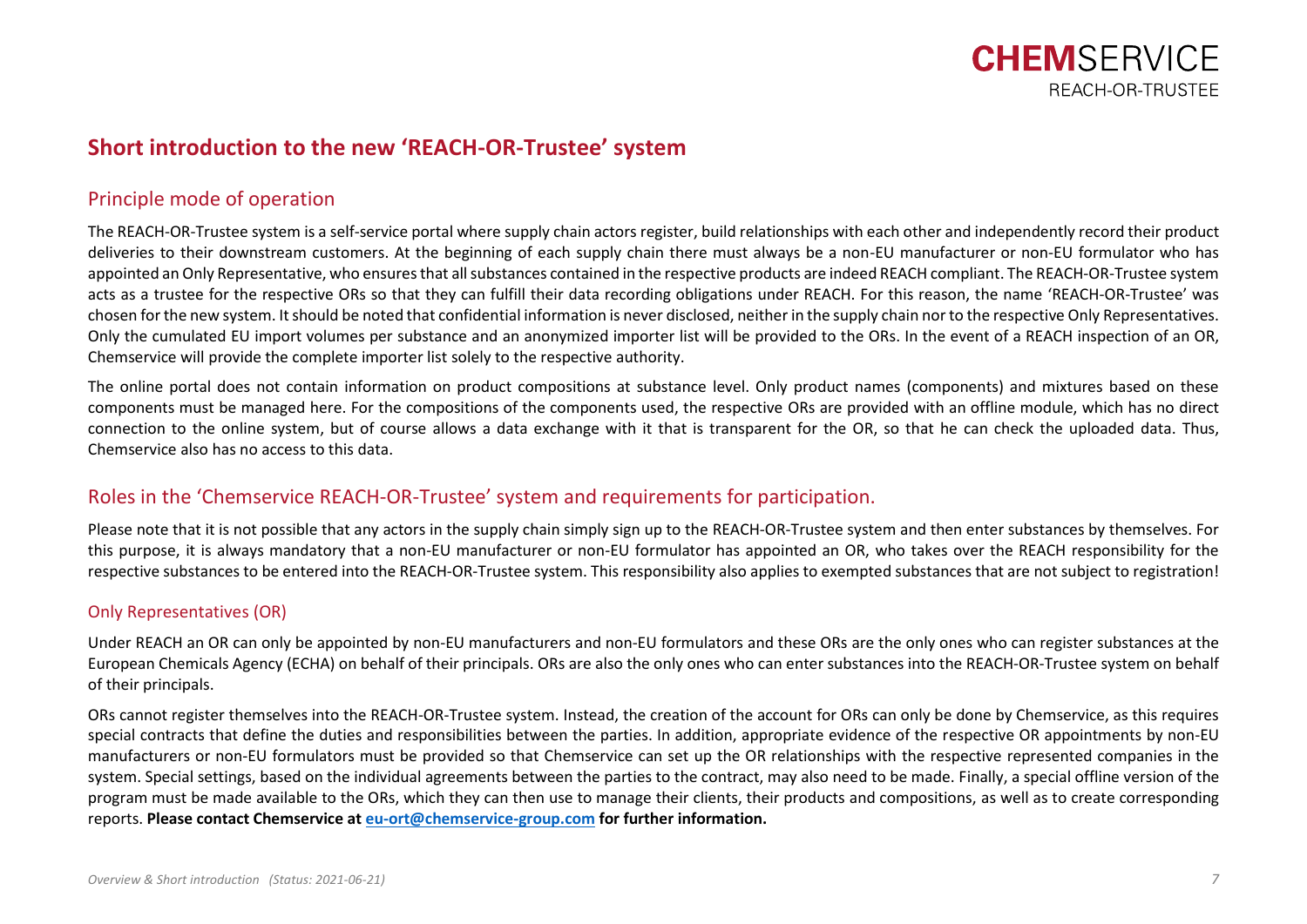

#### <span id="page-7-0"></span>Non-EU manufacturers and non-EU formulators who have appointed an OR

Non-EU manufacturers and non-EU formulators can only actively participate in the REACH-OR-Trustee system if they have appointed an OR and this OR in turn has made an agreement with Chemservice to participate in the REACH-OR-Trustee system. The ORs are the only actors who can import product components into the REACH-OR-Trustee system on behalf of their principals, so that these in turn can then enter product deliveries to their downstream customers (formulators, distributors, traders, importers).

#### <span id="page-7-1"></span>Non-EU formulators without an appointed OR, non-EU distributors, non-EU traders

Non-EU formulators without an appointed Only Representative as well as non-EU distributors and non-EU traders can only actively participate in the REACH-OR-Trustee system if they have received so-called third party components from an upstream supplier via the REACH-OR-Trustee system in order to be able to supply these as such or in formulations to further downstream customers. In other words, you can only participate in the system if your suppliers also participate.

#### <span id="page-7-2"></span>EU importers

EU importers cannot actively contribute to the REACH-OR-Trustee system. They "merely" receive deliveries via the system, for which they can then print out the corresponding Import Certificates, which confirm the REACH compliance of their imported product volumes.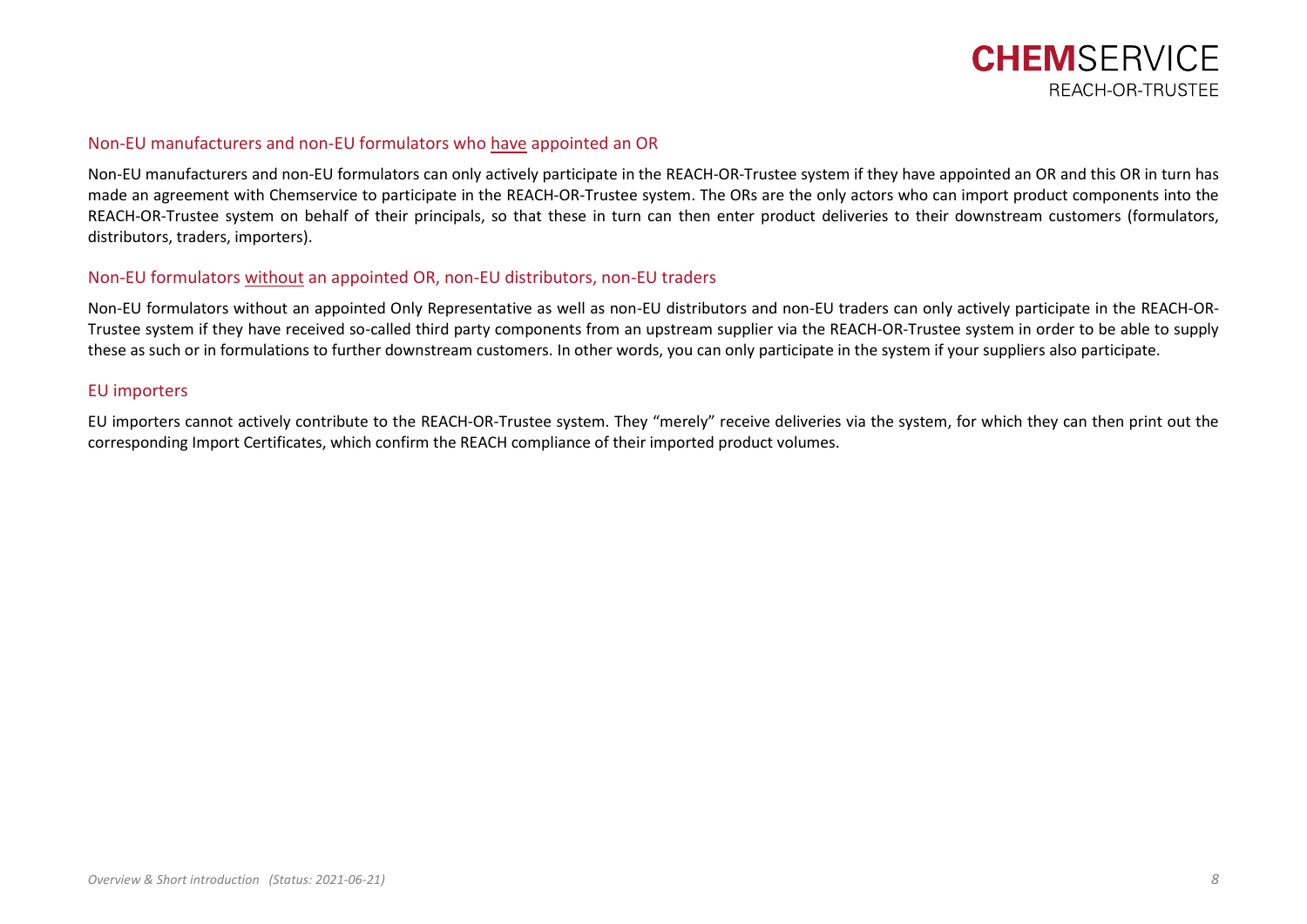

# <span id="page-8-0"></span>**First steps (by role)**

#### **Full details of the steps described below and additional functionalities are explained in the "User manual" available on the REACH-OR-Trustee website.**

# <span id="page-8-1"></span>Non-EU manufacturers and non-EU formulators who have appointed an OR to support their customers

- 1. Your Only Representative must contact Chemservice to arrange the contractual matters and provide the necessary documents, proving which non-EU manufacturers or non-EU formulators are represented by him. Subsequently, Chemservice will then be able to create the accounts for the OR and its clients and establish the respective relationships with each other.
- 2. Create your user account, via the "User account confirmation" email received from Chemservice and log in to the system.
- 3. Contact your OR and ask him to create your products in the provided "Offline system" and transfer them to your account in the "Online system".
- 4. Create "Company relationships" to all customers for whom you want to record product delivery transactions in the system.
- 5. Create "Product templates" for all products you deliver to your customers.
- 6. Record "Transactions" for all product deliveries to your customers for which you want to offer REACH coverage.

## <span id="page-8-2"></span>Non-EU formulators, non-EU distributors, non-EU traders

- 1. Register with the REACH-OR-Trustee system by clicking on "Request company account" (on the REACH-OR-Trustee homepage) and provide the requested information.
- 2. Create your user account, via the "User account confirmation" email received from Chemservice and log in to the system.
- 3. Create "Company relationships" to all customers for whom you want to record product delivery transactions in the system, as well as to all suppliers who provide you with raw materials.
- 4. Create "Product templates" for all products you deliver to your customers.
- 5. Record "Transactions" for all product deliveries to your customers for which you want to offer REACH coverage.
- 6. Pay for your recorded "Transactions" via the "Payments" menu item.